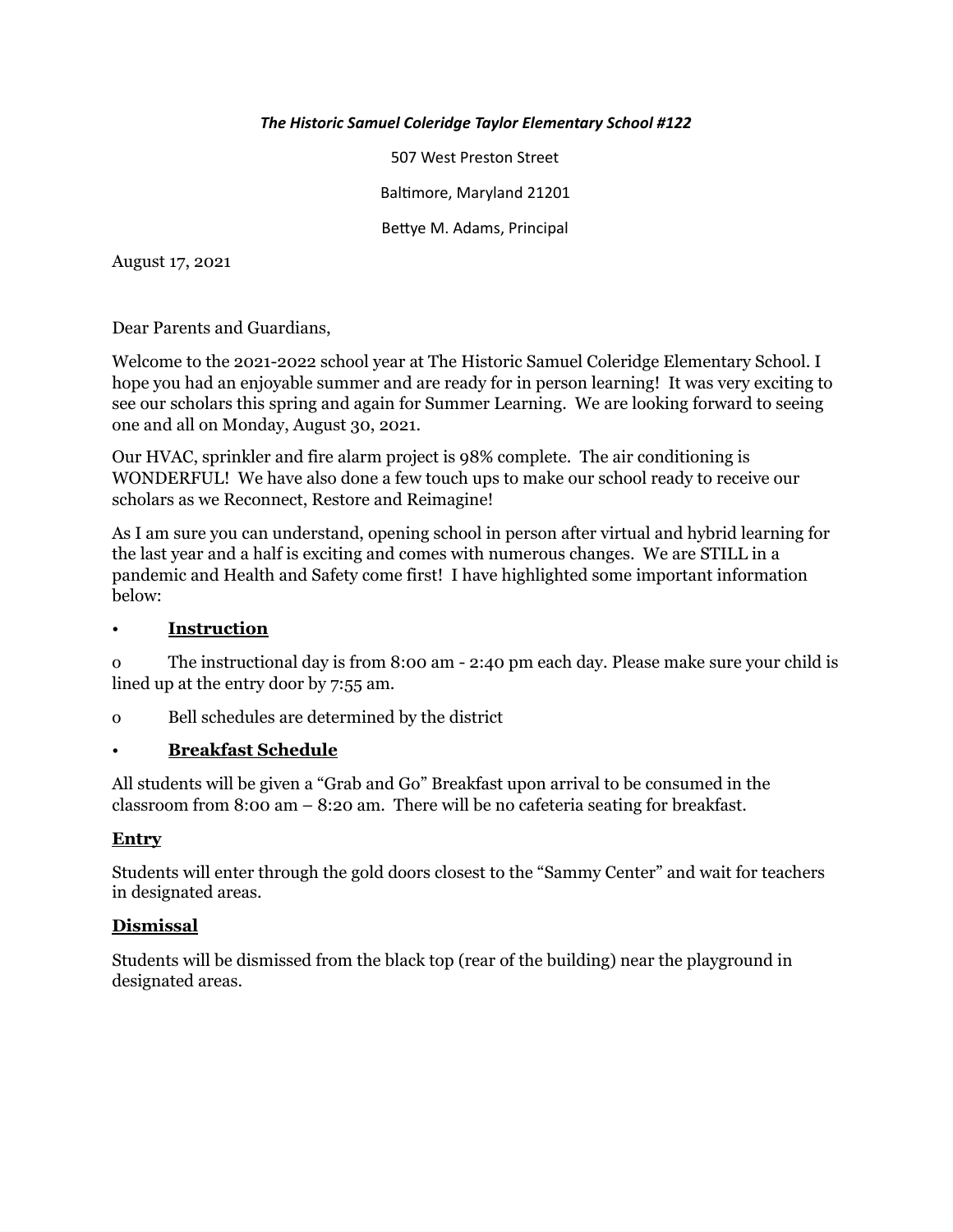## • **Attendance**

o Daily Attendance is the most important factor to student success! Please be sure your child attends school every day. Set a regular bedtime and morning routines. We do not want our scholars to miss anything---Arriving on time is important!

## • **Early Dismissal**

Unfortunately, there is no Early Dismissal for scholars after 2:00 pm except for an emergency or documented medical appointment. Early dismissals will impact grades for subjects missed AND attendance. Any scholar that is frequently absent, arrives late and/or is picked up early may be referred to the Office of Student Placement and or the Office of Truancy.

#### • **Mask Requirement**

ALL Scholars, Staff and visitors (age 2 and over) will be required to wear a mask for the duration of the time inside of the school building.

## **Uniforms**

Yellow polo shirts (short or long sleeves) and Navy pants, skirts or shorts

#### **Visitor Policy**

As we continue to navigate the COVID pandemic, visitors will not be allowed into the classroom or office without a previously scheduled appointment. All visitors age 2 and older will need to wear a mask and remain in the lobby/office areas for service. Teachers are available for appointments during planning periods, before and after school. Teachers will not be interrupted during instructional time unless it is an emergency.

## • **Grading**

- o Scholars will receive grades based on the following criteria
- $\Box$  Assessments 70%
- Formative assessments (exit tickets, teacher made tests, etc.) 50%
- Summative assessments (District assessments) 20%
- $\Box$  Classwork & Homework 20%
- Assignments given to the scholar during Synchronous or Asynchronous instruction
- Homework is to be completed during Asynchronous time
- $\Box$  Participation 10%

• Scholars are expected to participate in lessons. This includes answering questions during the lesson, completing classwork and homework assignments

#### • **Homework**

o Scholars will be assigned homework Monday through Thursdays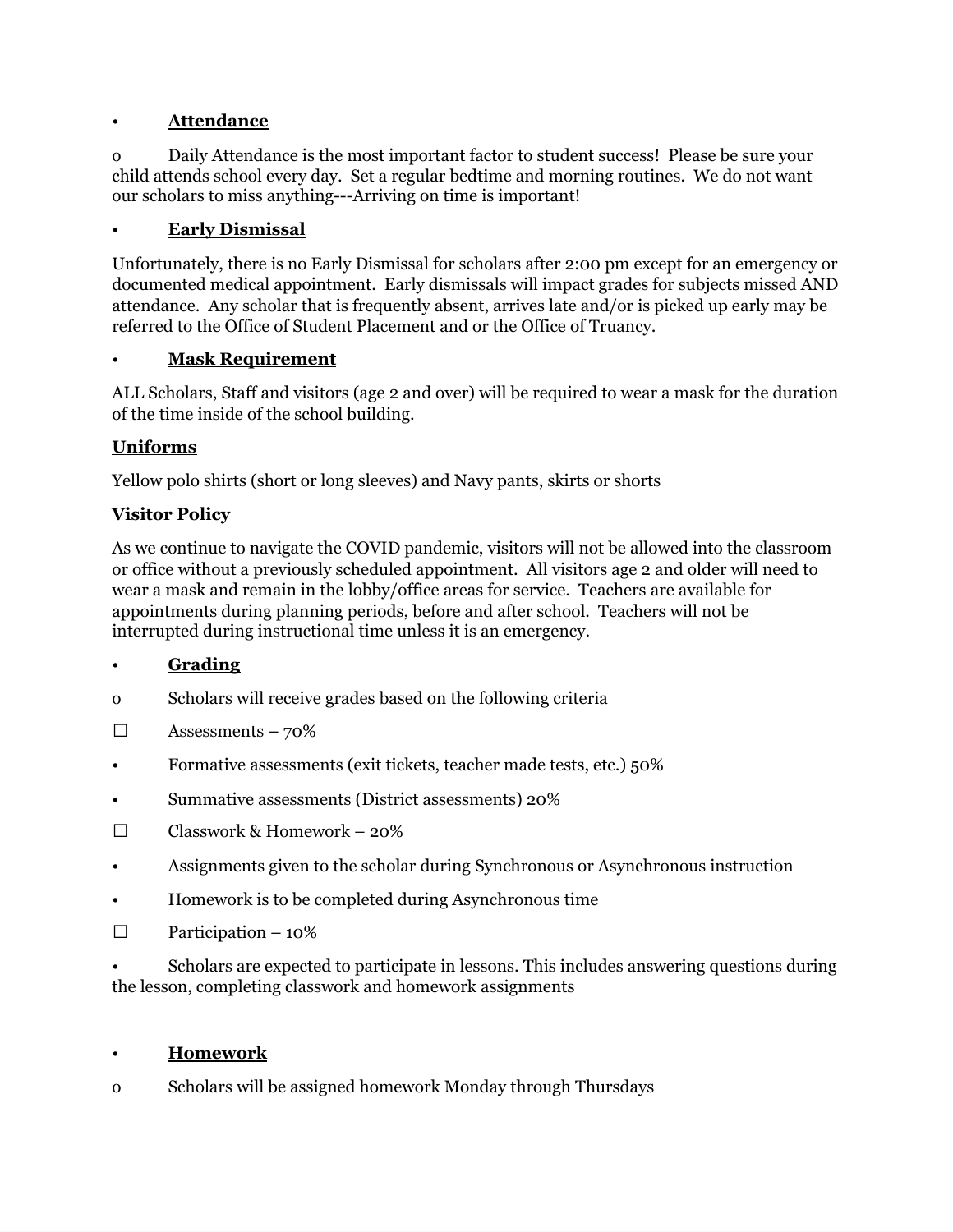o Each assignment will have a specific due date that it must be submitted to the teacher to receive credit towards their grade

## • **Computers**

o Scholars were given a laptop during Virtual Learning and will need to bring them to school for in person instruction. Do not send personal computers to school.

## • **Office Hours**

Each teacher has blocks of time where they are available to conference with you or answer question. She/he will inform you of their specific hours. Virtual conferences are still an option.

# • **COVID-19 Procedures**

o BCPS has established guidelines based on the Centers for Disease Control (CDC) COVID-19 Guidance

## • **Immunizations**

o Even though we are in the middle of a pandemic ALL scholars' immunization must be up-to-date according to the Maryland State Department of Health

o You will be receiving a letter from the school if your child is out-of-compliance with their immunizations. The letter will include information about how you can get the necessary immunizations for your child

# • **Family Contact information**

o Now more than ever it is important for the school to be able to reach families to provide information and updates. We are asking all families to contact the school 410-396-0783 to give us your updated email address, mailing address and contact phone numbers

o We will be sending out information by email, Robo Call, Class Dojo, and through our Social Media outlets

# • **Class Dojo**

Class Dojo includes both web based platform and an App, available free to download in the Apple and Google Play stores. Invitations to your child's Class Dojo account will go out electronically via email and/or text. We will send home connection information

# • **Follow us on Social Media and keep up to date on the School Website**

- o Twitter
- o Thehistoricsamuelcoleridgetaylorschool.org

As always, we want to make sure that our scholars are receiving the best education possible, so we want to personally invite you to join us on this journey this year. We recognize that working together (school and home) we can assist our scholars achieve the goals we have for them. This year we will focus heavily on improving attendance to ensure scholars are maximizing